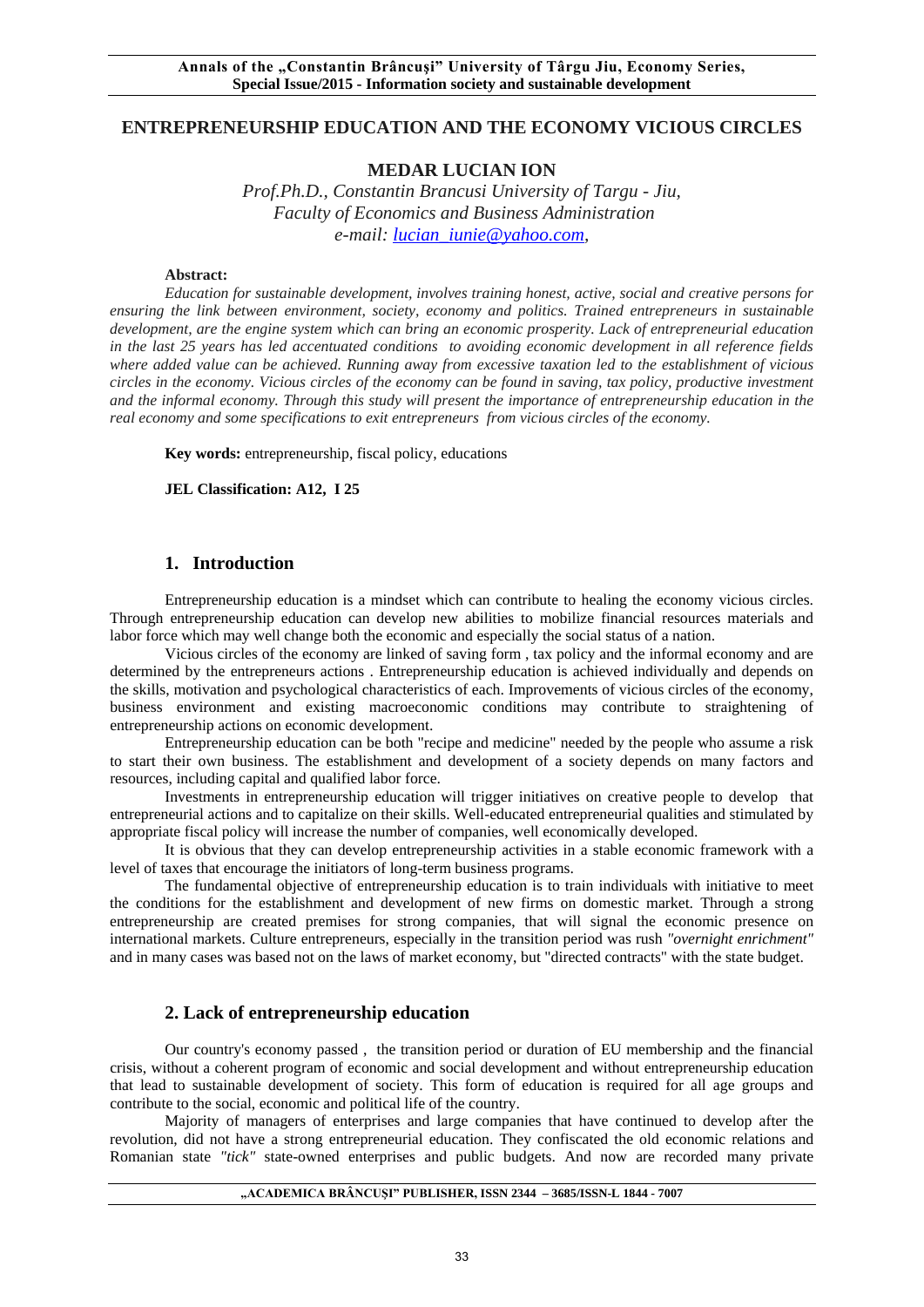#### Annals of the "Constantin Brâncuși" University of Târgu Jiu, Economy Series, **Special Issue/2015 - Information society and sustainable development**

companies and especially national companies whose development depends mostly on the size of the public budget. The lack of a authentic entrepreneurial education based on other financial sources systematically has led to mismanagement of public funds and regular budgetary imbalances. Each time, to the analysis of budget implementation in place to reduce public expenditure on "balanced budget" policy makers have increased taxes or have committed loans from international financial institutions.

Lack of entrepreneurship education has led to *vicious circles of the economy* and the continuous pressure so-called *"political cronies"* to increase public spending, so that *"entrepreneurs"* those businesses to make the most.

Preference *"bankrupt"* of "makers" to reinforce the central role of the state in managing the economy and less the role of free markets in economic development has led economy in the state it is. The last 25 years shows that in Romania, State failed to be a good administrator of companies and firms where has been or is the owner and must play a "*supporting role*" in economic development.

Amid a fragile entrepreneurial education and the lack of a sustainable government program, current business conditions have determined economic operators to run away on the *informal economy*. Role of education holistic approach has led a certain business education on businesses. On economic society markets were formed *three vicious circles,* of saving, tax policy and the informal economy which negatively influenced the development of investment in Romania.

Lack of education on "*saving*" the financial balancing due to the tax burden, increasing year by year, postpones the real development of the economy.

"Between the three vicious circles of the Romanian economy, the vicious circle of fiscal policy plays a central role. It help to perpetuate vicious circle of saving, which was not necessarily generated on tax route. "[1]

 In this "*framework of entrepreneurship education*" slippages of *,,fiscal policies*" were somewhat offset by "*monetary financial policy*" appropriate performed by the monetary supervisory authority.

Traditional life values require a traditional education with emphasis on the worthiness of Romanian people. In this context entrepreneurship education with accents of *"best practices of successful business"* can be a healing of vicious circles in the economy.

### **3. The vicious circle of fiscal policy**

The need for a fiscal policies that generate entrepreneurial initiatives and control tax evasion is more topical than ever. To break the *cycle of fiscal policy* can be formulated measures on the new draft of the *Fiscal code*, which correlated with *measures of sustainable development* can positively influence the exit of the population from the vicious circle of savings.

Measures proposed on *the draft of the new Romanian Fiscal Code* may point out a series of reductions in taxes. Thus, helps entrepreneurs with reduced VAT rate from 24% to 20% from 2016 and 18% from 1 January 2018. Also from 2016, basic food producers may applied an 9% VAT rate.

But even in developing this new Fiscal Code were some flaws so that nothing is certain. Have appeared and proposals as eliminate tax on constructions and tax on dividends from 2016.

From the next year, duties on fuel will be reduced by a percentage between 16% and 20%, and in some product categories they will be removed. Since 2018, employer social security contributions will have to drop from 15.8% to 13.5%.

Also to improve the *vicious circle of fiscal policy* changes are proposed in terms of taxation of micro, and local taxes. This amendment concerns taxing buildings. In future tax form will be considered the destination of the building and not the legal form of the owner. Regarding *flat tax* will remain unchanged until 1 January 2019, when will decrease from 16% to 14%.

All these "planned measures" that attempts to prevent tax evasion (3) are not in resonance with achieving real convergence indicators for the euro.

In Romania, *the informal economy* reached the amount of 175 billion lei as a result of tax evasion, says a study by the consulting firm AT Kearney. Gross domestic product stood at the end of 2014 in the amount of 669.5 billion lei current prices, increasing by 2.9% in real terms compared to 2013. The tax evasion is a quarter of GDP and according to Eurostat 72 billion lei of this is related to VAT evasion.

As can be seen from Figure 1, tax evasion in Romania was 16.7% of GDP in 2012, 16.2% of GDP in 2013, and in 2014 there was 16%. This rate is high is the result of vicious circles and lack of entrepreneurial education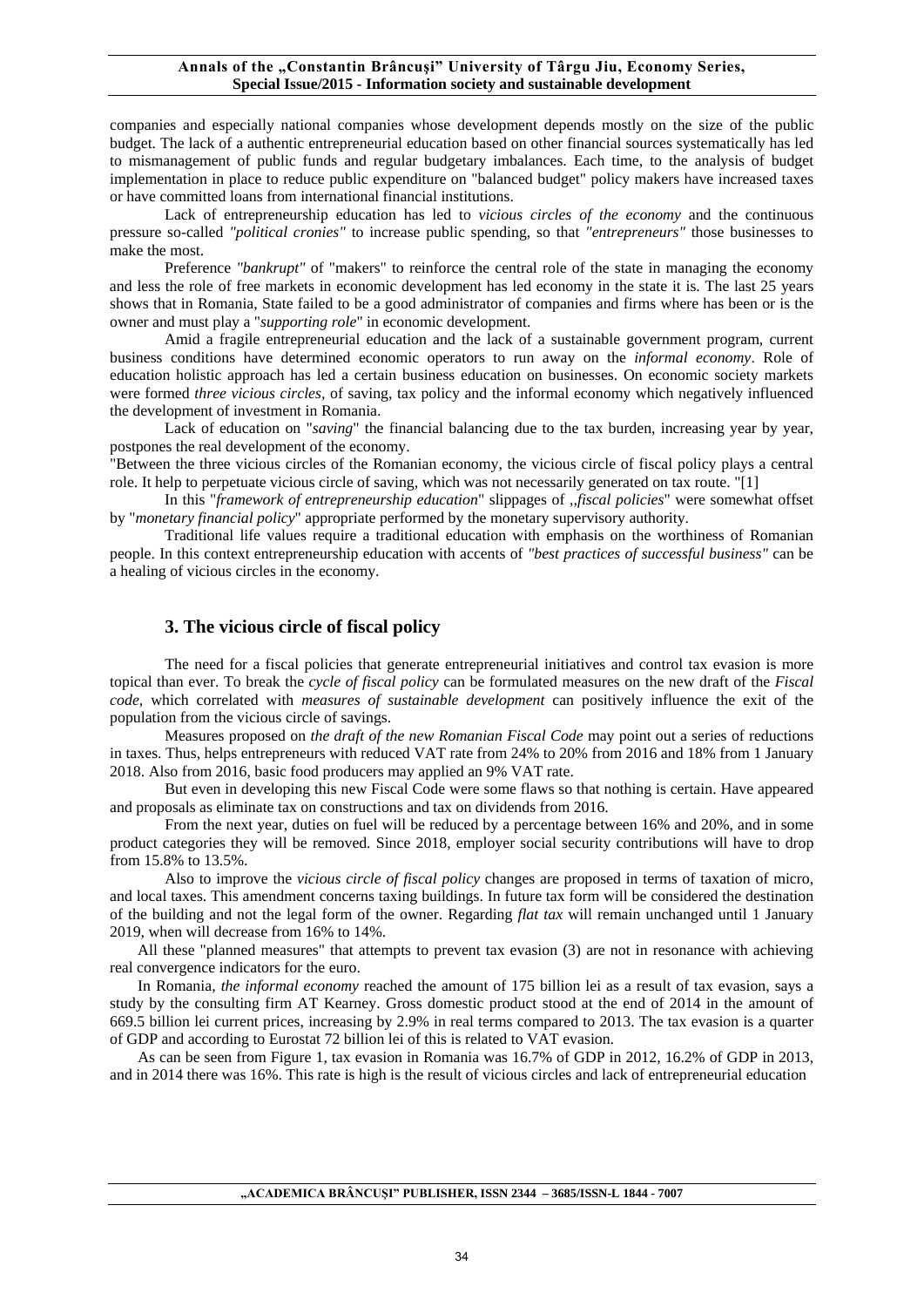#### Figure No.1



Source: National Institute of Statistics

The vicious circle of fiscal policy together with the lack of attractive offers for savings, the lack of a national investment program and especially the lack of bank lending in economic development will further fuel the vicious circle of the informal economy.

"The financial intermediation system is indispensable in relatively underdeveloped economies, where investment takes the form of liquid resources saved, to be" transformed "in terms of their degree of stability to be used to finance investments." [2]

Numerous contemporary studies found that the *three vicious circles* shown in Figure No.2 may adversely affect *investments* so necessary for the development of the real economy. The positive impact of public policy for development, would affect investments that create new jobs. This may cause the development of consumption and thus raising living standards. But, by raising taxes or fiscal policies vicious, every time state has "confiscated" saving of economic operators and caused stagnation of investment.



For breaking of the vicious circles mentioned have a total restructuring of financial institutions tax. It requires a reduction of the tax collection bureaucracy. The stability of tax policies benefit entrepreneurs and full transparency of village spending will lead to a balanced budget. Also it requires reforming social security contributions on the principle of equitable treatment of taxpayers, reducing undeclared work and encourage saving.

#### **"ACADEMICA BRÂNCUŞI" PUBLISHER, ISSN 2344 – 3685/ISSN-L 1844 - 7007**